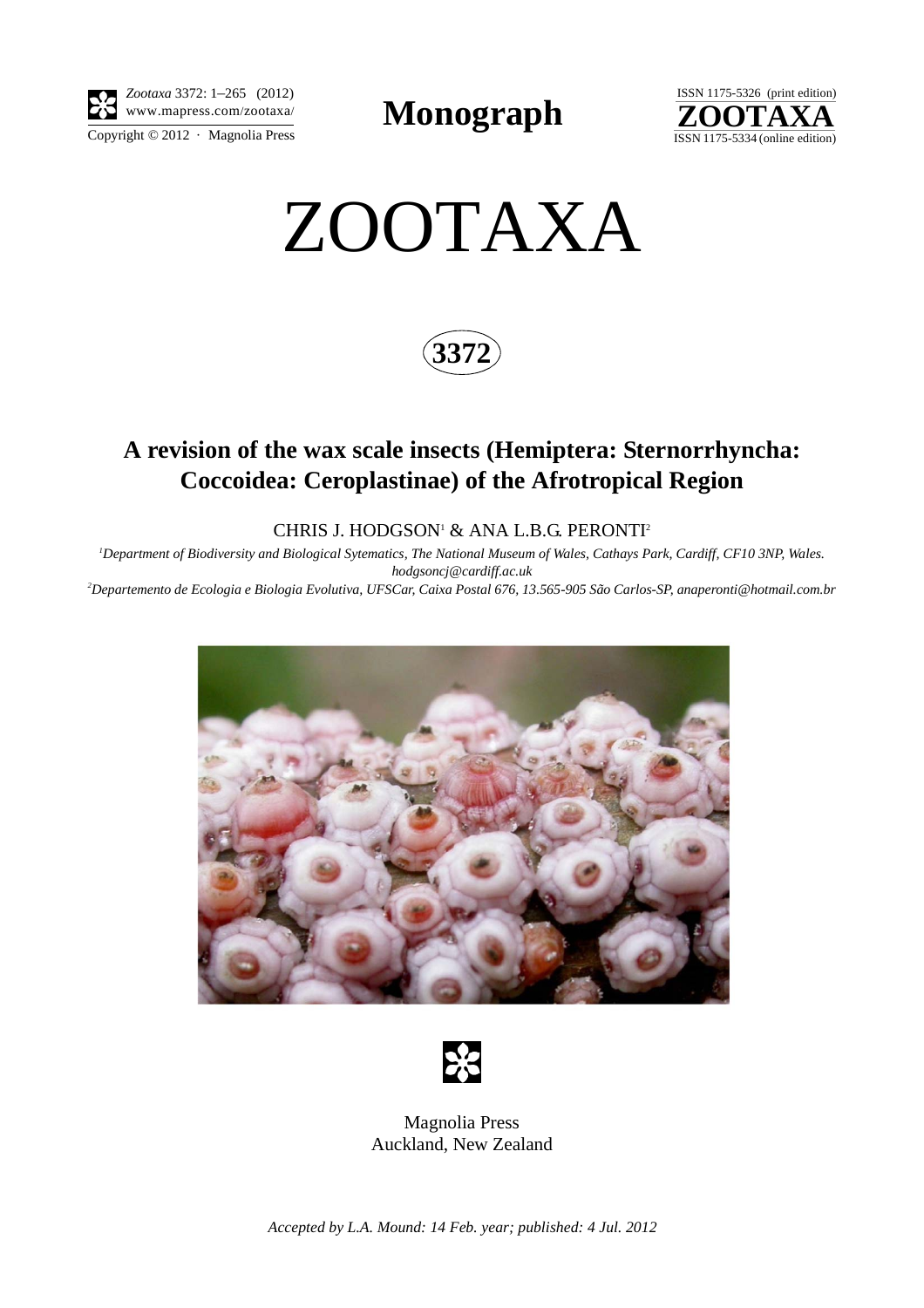### CHRIS J. HODGSON & ANA L.B.G. PERONTI

**A revision of the wax scale insects (Hemiptera: Sternorrhyncha: Coccoidea: Ceroplastinae) of the Afrotropical Region**

(*Zootaxa* 3372) 265 pp.; 30 cm. 4 Jul. 2012 ISBN 978-1-86977-929-0 (paperback) ISBN 978-1-86977-930-6 (Online edition)

FIRST PUBLISHED IN 2012 BY Magnolia Press P.O. Box 41-383 Auckland 1346 New Zealand e-mail: zootaxa@mapress.com http://www.mapress.com/zootaxa/

© 2012 Magnolia Press

All rights reserved.

No part of this publication may be reproduced, stored, transmitted or disseminated, in any form, or by any means, without prior written permission from the publisher, to whom all requests to reproduce copyright material should be directed in writing.

This authorization does not extend to any other kind of copying, by any means, in any form, and for any purpose other than private research use.

ISSN 1175-5326 (Print edition) ISSN 1175-5334 (Online edition)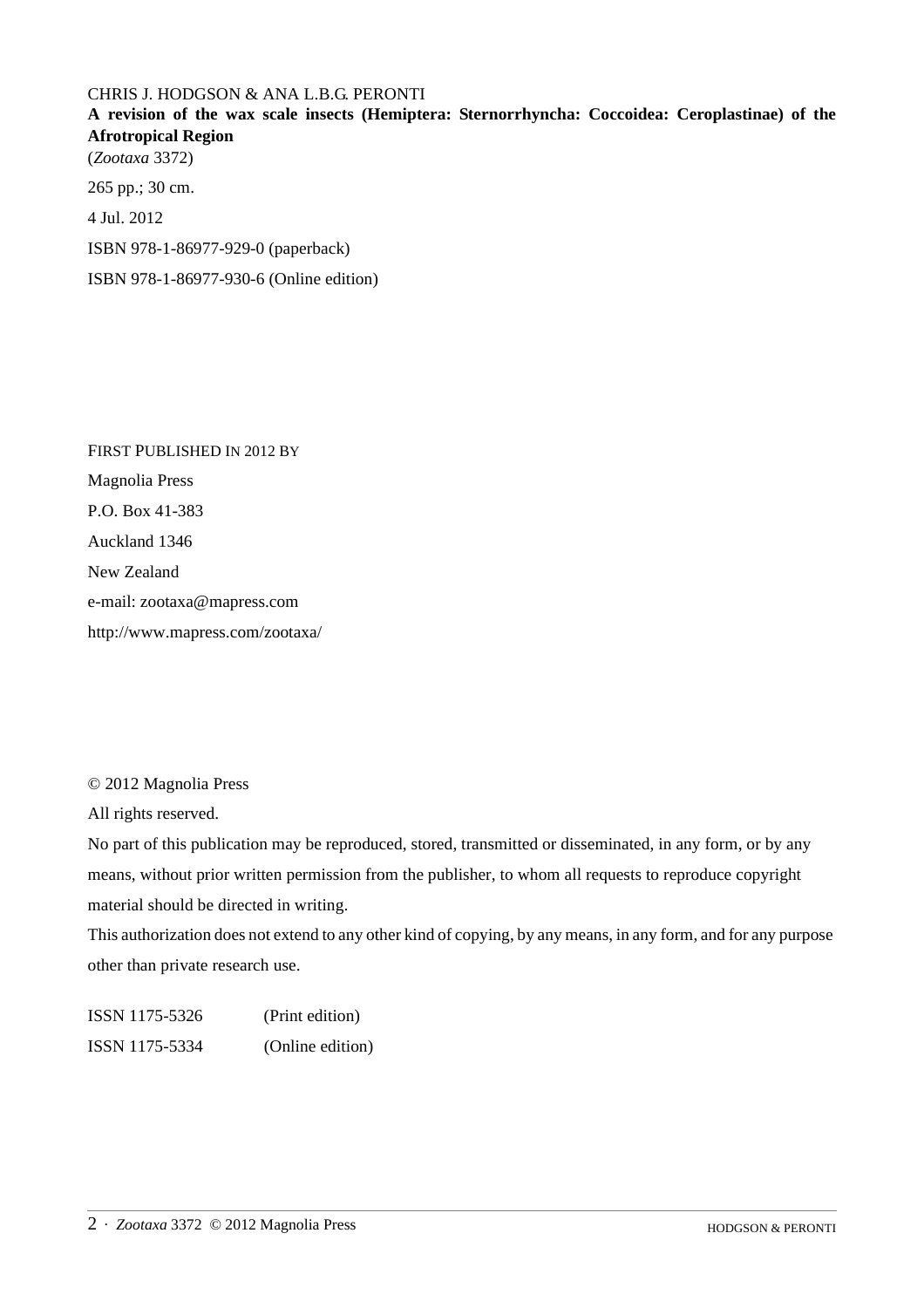### **Table of contents**

|  | Stigmatic setae |             |  |  |
|--|-----------------|-------------|--|--|
|  |                 |             |  |  |
|  |                 |             |  |  |
|  |                 |             |  |  |
|  |                 |             |  |  |
|  |                 |             |  |  |
|  |                 |             |  |  |
|  |                 |             |  |  |
|  |                 | $\ldots$ 24 |  |  |
|  |                 |             |  |  |
|  |                 |             |  |  |
|  |                 |             |  |  |
|  |                 |             |  |  |
|  |                 |             |  |  |
|  |                 |             |  |  |
|  |                 |             |  |  |
|  |                 |             |  |  |
|  |                 |             |  |  |
|  |                 |             |  |  |
|  |                 |             |  |  |
|  |                 |             |  |  |
|  |                 |             |  |  |
|  |                 |             |  |  |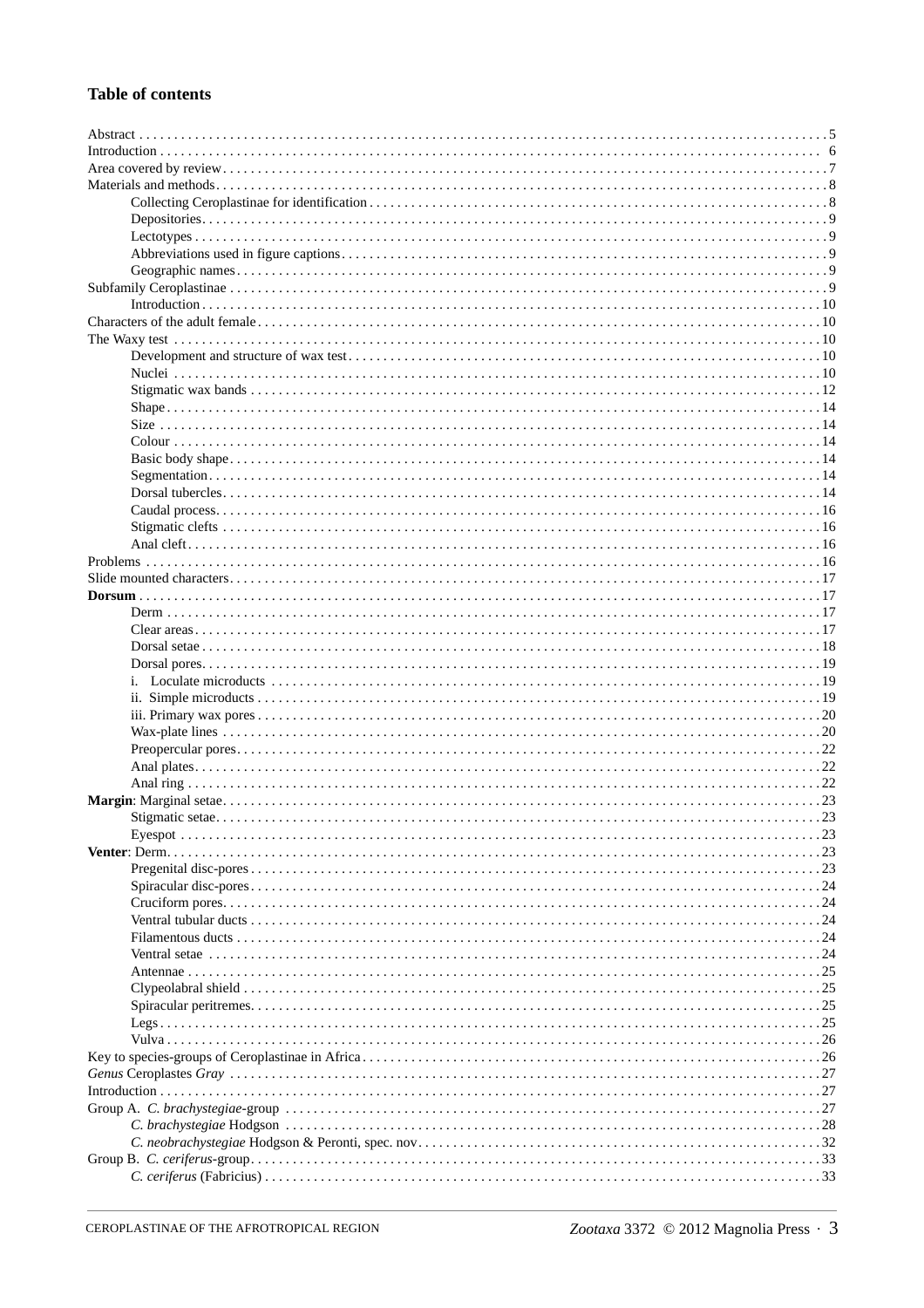| $Introduction \dots 197$ |  |
|--------------------------|--|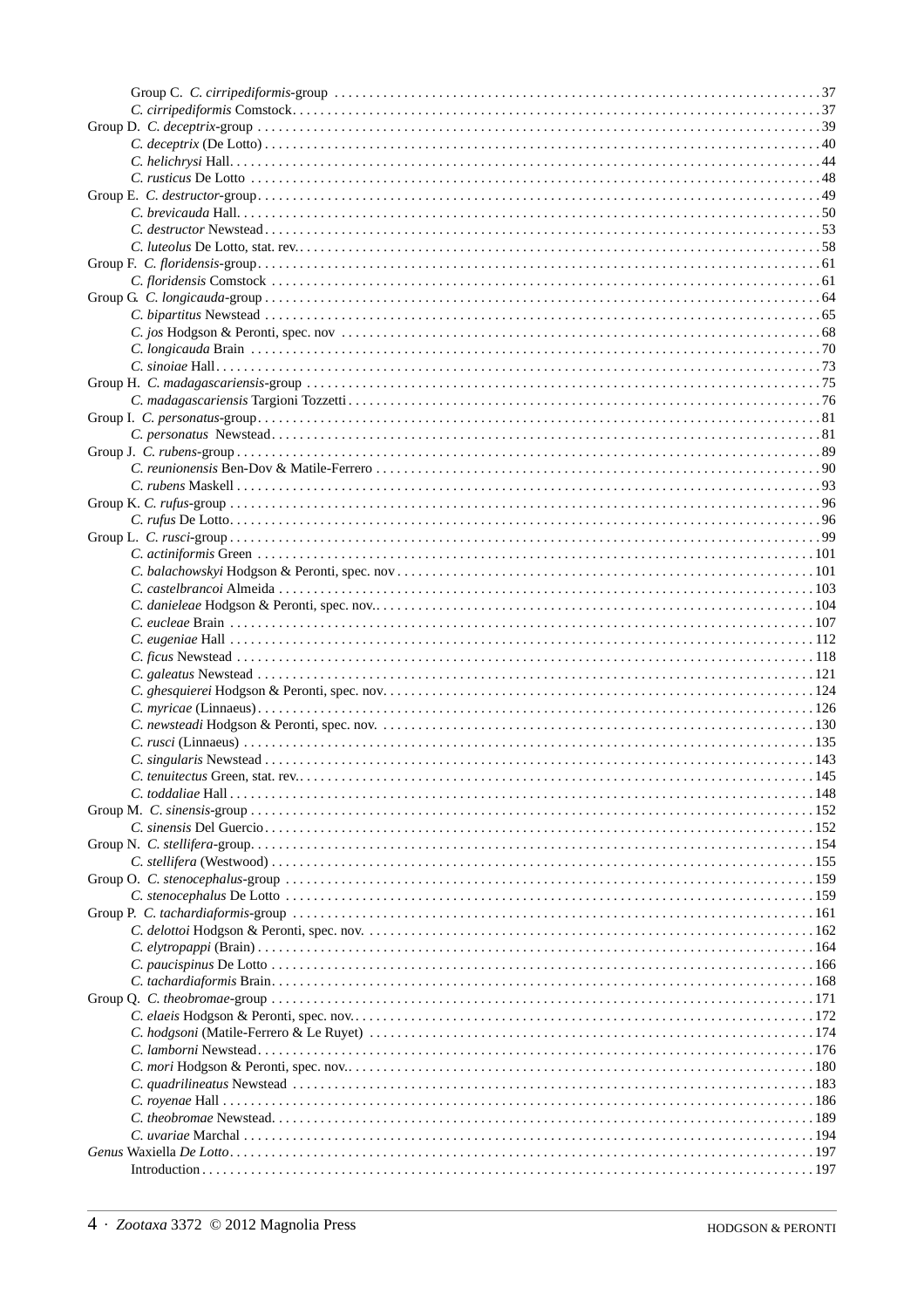#### **Abstract**

This paper reviews all species within the scale insect subfamily Ceroplastinae (Hemiptera: Sternorrhyncha: Coccoidea: Coccidae) known from the Afrotropical Region (here including the whole of Africa, the Atlantic islands of Azores, Madeira, Canary Is., São Tomé, Principe, and Cape Verde Is., and the Indian Ocean islands of Madagascar, Seychelles, Mauritius, Réunion, Comoros, and Aldabra). At the start of the review, there were 64 species of wax scale insects and subspecies in 4 genera recorded from this area. This paper describes or redescribes 58 species, 9 of them new, and synonymises 18 species. We consider that these species are best placed in 19 species-groups and 2 genera, *Ceroplastes* Grey and *Waxiella* De Lotto, based on adult female morphology. Only 1 species and 1 subspecies previously recorded from Africa have not been seen (*Waxiella erithraeus* (Leonardi) and *Waxiella mimosae neghelli* (Bellio)). The precise identity of species close to *C. rusci* (Linnaeus) in Africa still requires further study, probably using molecular analysis as several records are considered to refer to cryptic or sibling species. The records of *C. ceriferus* (Fabricius) and *C. actiniformis* Green from Africa are considered to be misidentifications. The new species are: *C. balachowskyi* Hodgson & Peronti **spec. nov.,** *C. danieleae* Hodgson & Peronti **spec. nov.**, *C. delottoi* Hodgson & Peronti, **spec. nov.**, *C. elaeis* Hodgson & Peronti, **spec. nov.**, *C. ghesquierei* Hodgson & Peronti **spec. nov.,** *C. jos* Hodgson & Peronti **spec. nov***.*, *C. mori* Hodgson & Peronti **spec. nov.**, *C. neobrachystegiae* Hodgson & Peronti **spec. nov**. and *C. newsteadi* Hodgson & Peronti **spec. nov.** The new synonymies are: *Ceroplastes longicauda sapii* Hall **syn. nov** of *C. longicauda* Brain**.**; *Ceroplastes candela* Cockerell & King **syn. nov.** of *Gascardia madagascariensis* Targioni Tozzetti (now in *Ceroplastes*); *C. combreti* Brain **syn. nov.** of *G. madagascariensis*; *C. uapacae* Hall **syn. nov.** of *C. personatus* Newstead; *C. vinsonioides* Newstead **syn. nov.** of *C. personatus*; *C. fumidus* De Lotto **syn. nov.** of *Coccus rusci* Linnaeus (now in *Ceroplastes*); *C. hololeucus* De Lotto **syn. nov**. of *C. singularis* Newstead; *C. spicatus* Hall **syn. nov.** of *C. eucleae* Brain; *C. coniformis* Newstead **syn. nov.** of *C. theobromae* Newstead; *C. constricta* De Lotto **syn. nov.** of *C. lamborni* Newstead; *Ceroplastes egbarum fulleri* Cockerell & Cockerell **syn. nov.** of *C. egbara* Cockerell (now in *Waxiella*); *Ceroplastes egbarum rhodesiensis* Hall **syn. nov.** of *C. egbara*; *Ceroplastes martinoi* Almeida **syn. nov.** of *C. egbara*; *Ceroplastes ugandae* Newstead **syn. nov.** of *C. egbara*; *Ceroplastes zonatus* Newstead **syn. nov.** of *C. egbara*; *Ceroplastes berliniae* Hall **syn. nov.** of *C. subsphaerica* Newstead (now in *Waxiella*)**;** *Ceroplastes berlineae enkeldoorni* Hall **syn. nov.** of *C. subsphaerica*; and *Waxiella tamaricis* Ben-Dov **syn. nov.** of *C. mimosae* Signoret (now in *Waxiella*). A neotype is designated for *Coccus rusci* Linnaeus (now *Ceroplastes rusci* (L.)). The subspecies *Ceroplastes africanus senegalensis* Marchal is here raised to specific rank and transferred to *Waxiella* as *W. senegalensis* (Marchal) **stat. nov.** *Ceroplastes luteolus* De Lotto, previously synonymised with *C. brevicauda* Hall, and *C. tenuitectus* Green, previously synonymised with *C. rusci* (L.), are here accepted as good species (**stat. rev.**). *Ceroplastes cirripediformis* Comstock is recorded from Africa (South Africa) for the first time. *Waxiella uvariae* (Marchal) is transferred back to *Ceroplastes* as *C. uvariae* Marchal **stat. rev.** Due to the large number of synonymies introduced here and in order to stabilise the status of some of the species, lectotypes have been designated for the following species: *C. afrinanus senegalensis* Marchal; *C. berliniae* Hall; *C. berliniae enkeldoorni* Hall; *C. bipartitus* Newstead; *C. brevicauda* Hall; *C. coniformis* Newstead; *C. egbarum*